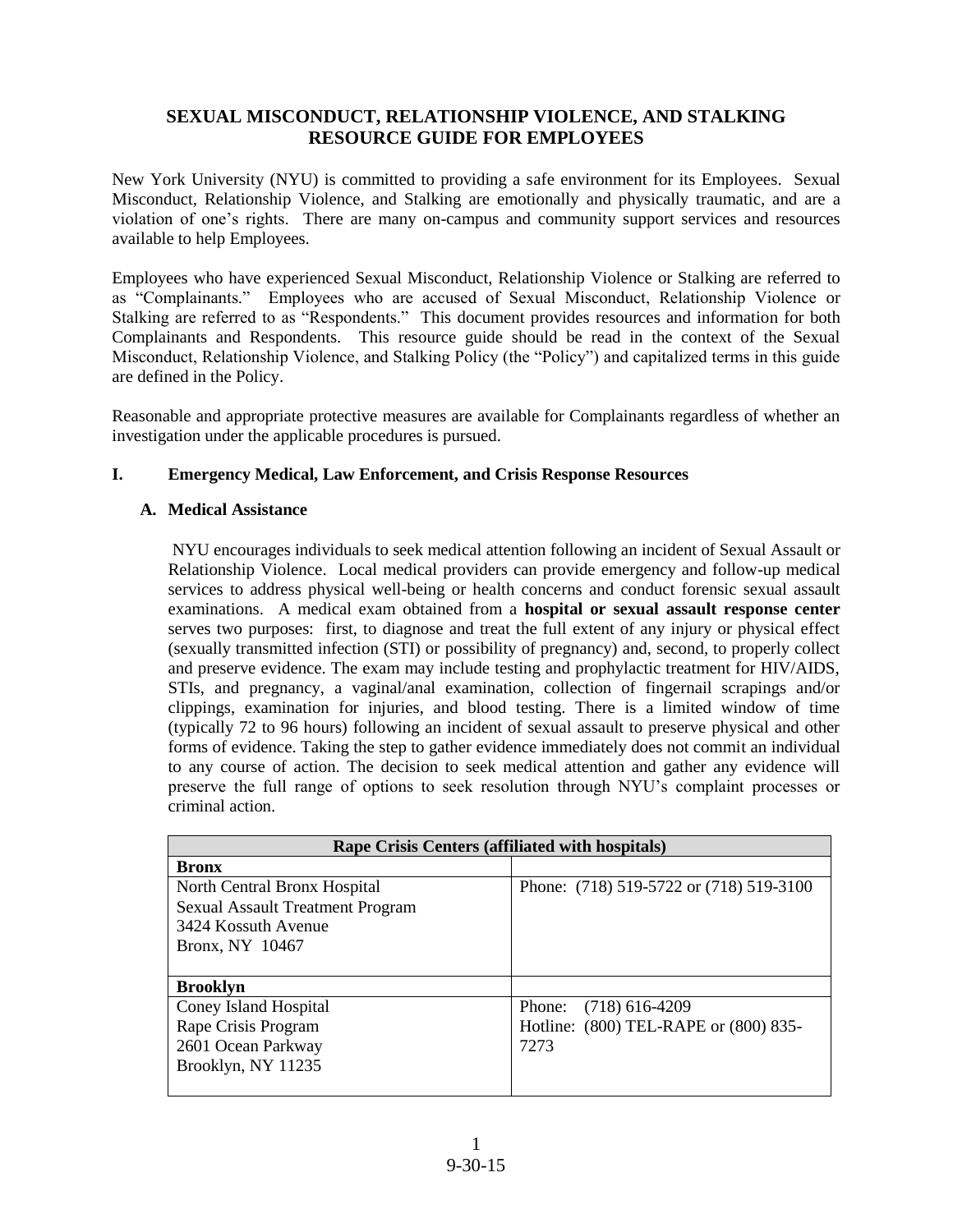| New York Methodist Hospital<br>506 Sixth Street<br>Brooklyn, NY 11215<br>(not an official rape crisis center but can collect<br>evidence and provide other emergency medical<br>services)       | $(718) 780 - 3000$<br>Phone:                     |
|-------------------------------------------------------------------------------------------------------------------------------------------------------------------------------------------------|--------------------------------------------------|
| <b>Manhattan</b>                                                                                                                                                                                | Phone: (212) 562-3435 or (212) 562-3755          |
| <b>Bellevue Hospital Center</b><br>Sexual Assault Response Team SAFE Center<br>462 First Avenue<br>CD Building, Ground Fl. #GA74<br>New York, NY 10016                                          |                                                  |
| <b>Beth Israel Medical Center</b>                                                                                                                                                               | Phone: (212) 420-4516                            |
| Rape Crisis & Domestic Violence Intervention<br>Program<br>Dept. of Social Work<br>317 East 17th Street<br>New York, NY 10003                                                                   |                                                  |
| Harlem Hospital, R. 6111 MLK<br>Center for Victim Support SAFE Center<br>506 Lenox Avenue<br>New York, NY 10037                                                                                 | Phone: (212) 939-4609                            |
| Mount Sinai Sexual Assault and Violence<br>Intervention (SAVI) Program<br>One Gustave Levy Place<br>Box 1670<br>New York, NY 10029                                                              | Phone: (212) 423-2146<br>Hotline: (212) 423-2140 |
| New York-Presbyterian Hospital/Weill Cornell                                                                                                                                                    | (VIP) Victim Intervention Program                |
| <b>Medical Center</b><br>Dept. of Social Work                                                                                                                                                   | Phone: (212) 746-9414<br><b>SAFE Horizon</b>     |
| 525 East 689 <sup>th</sup> Street,<br><b>Box 143</b><br>New York, NY 10021                                                                                                                      | Hotline: (212) 577-7777                          |
| <b>NYU Langone Medical Center</b><br>550 First Avenue<br>New York, NY 10016<br>(not an official rape crisis center but can collect<br>evidence and provide other emergency medical<br>services) | Phone: (212) 263-7300                            |
| St. Luke's-Roosevelt Hospital<br>Crime Victims Treatment Center<br>411 West 114 <sup>th</sup> Street, Suite 2C<br>New York, NY 10025                                                            | Phone: (212) 523-4728                            |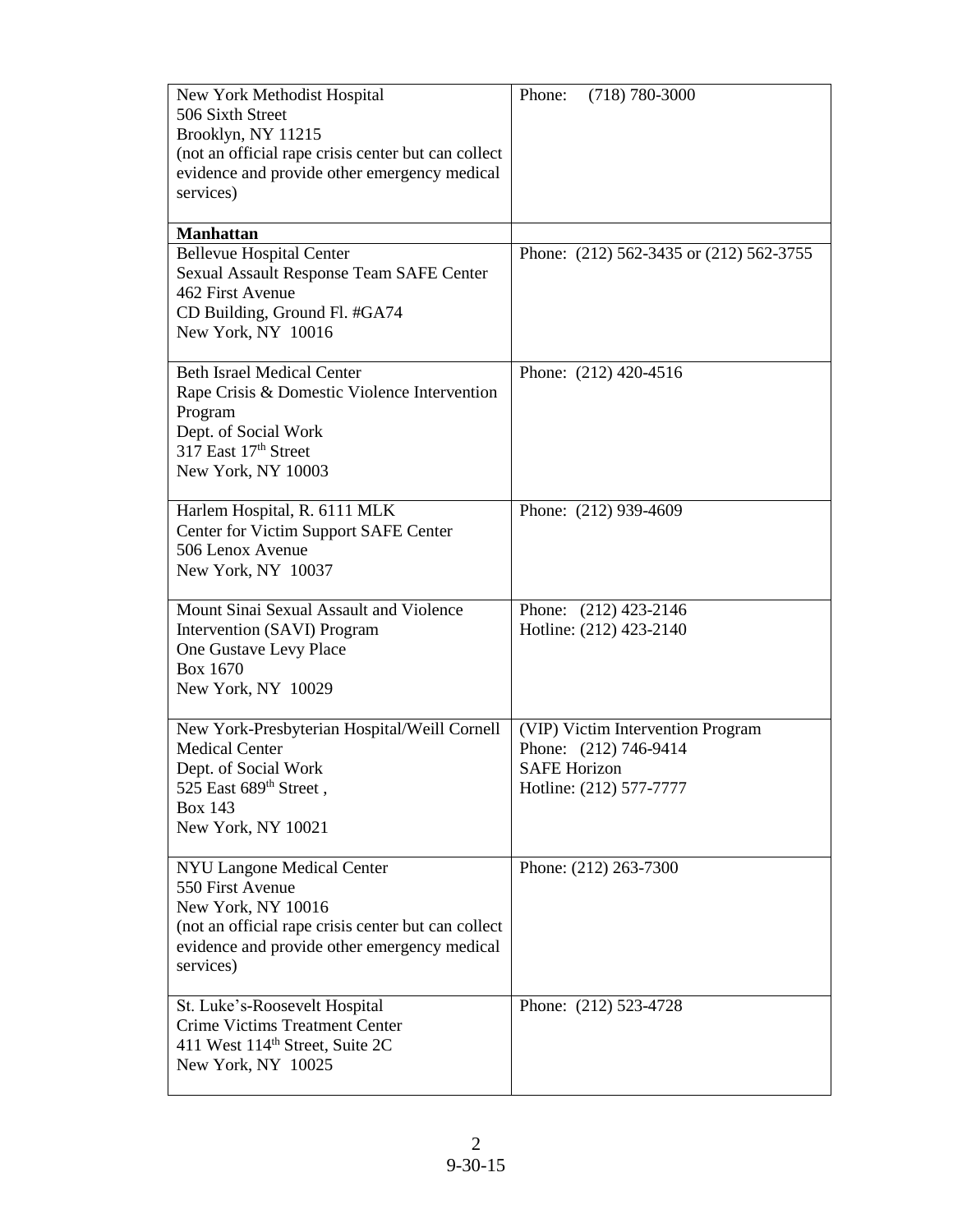| <b>Oueens</b>                            |                                        |
|------------------------------------------|----------------------------------------|
| <b>Elmhurst Hospital</b>                 | Phone: (718) 736-1288                  |
| (SAVI) Sexual Assault And Violence       | Hotline: (718) 334-1418                |
| <b>Intervention Program</b>              |                                        |
| 79-01 Broadway                           |                                        |
| Elmhurst, NY 11373                       |                                        |
|                                          |                                        |
| <b>Staten Island</b>                     |                                        |
| <b>Staten Island University Hospital</b> | Safe Horizon Domestic Violence Hotline |
| 475 Seaview Avenue                       | Phone: 1-800-621-HOPE (4673)           |
| Staten Island, NY 10305                  |                                        |
|                                          | Safe Horizon (borough-wide)            |
| Rape Advocacy Agency, Staten Island      | Phone: (212) 227-3000 (available 24    |
| Phone: (718) 720-2591                    | hours)                                 |
|                                          |                                        |

#### **B. Law Enforcement**

As another high priority, NYU encourages all individuals to report Sexual Misconduct, Relationship Violence, Stalking, or potential criminal conduct by calling 911, the NYU Department of Public Safety, the New York Police Department or the police department or law enforcement agency in the applicable jurisdiction.

NYU's Public Safety Command Center, located at 7 Washington Place, is open 24 hours, seven days a week, with officers available to provide assistance in both emergency and non-emergency situations. For assistance, please call 212.998.2222. NYU Abu Dhabi and NYU Shanghai also have 24/7 Public Safety departments. NYU Shanghai Public Safety's hotline number is (86) 21 2059-5500. NYU Abu Dhabi Public Safety's hotline number is 00971 2 628 7777.

The New York Police Department can be reached by calling 911 or the NYPD Sex Crimes Hotline at (212) 267-7273. In New York, the University's Special Victim Liaison is available at the Public Safety Command Center and assists those who are considering reporting their experience to the police and/or a prosecutor's office as well as those who have already decided to do so. The University's Special Victim Liaison can be reached at (212) 992-6403 or at (917) 363-2880.

#### **C. Crisis Response Resources (Emotional Support and Counseling)**

A Complainant or Respondent can obtain emotional support and counseling through the University's Employee Assistance Program (EAP). NYU's Employee Assistance Program (EAP) is administered in the U.S. by [Carebridge](http://www.myliferesource.com/) Life Resources. Employees may speak with an experienced, Board-certified counselor 24 hours a day, 7 days a week, 365 days a year, by calling a counselor at 1-800-437-0911. An employee may also contact a Carebridge counselor by email at[: clientservice@carebridge.com.](mailto:clientservice@carebridge.com)

Global employees may seek assistance through NYU's Global EAP, which is administered by AXA ICAS International. For contact information by location, please see below.

The services listed in this section are confidential in accordance with professional standards as is explained in the Policy.

#### **1. Global Employee Assistance Programs (EAP) By Location – If calling from in Country.**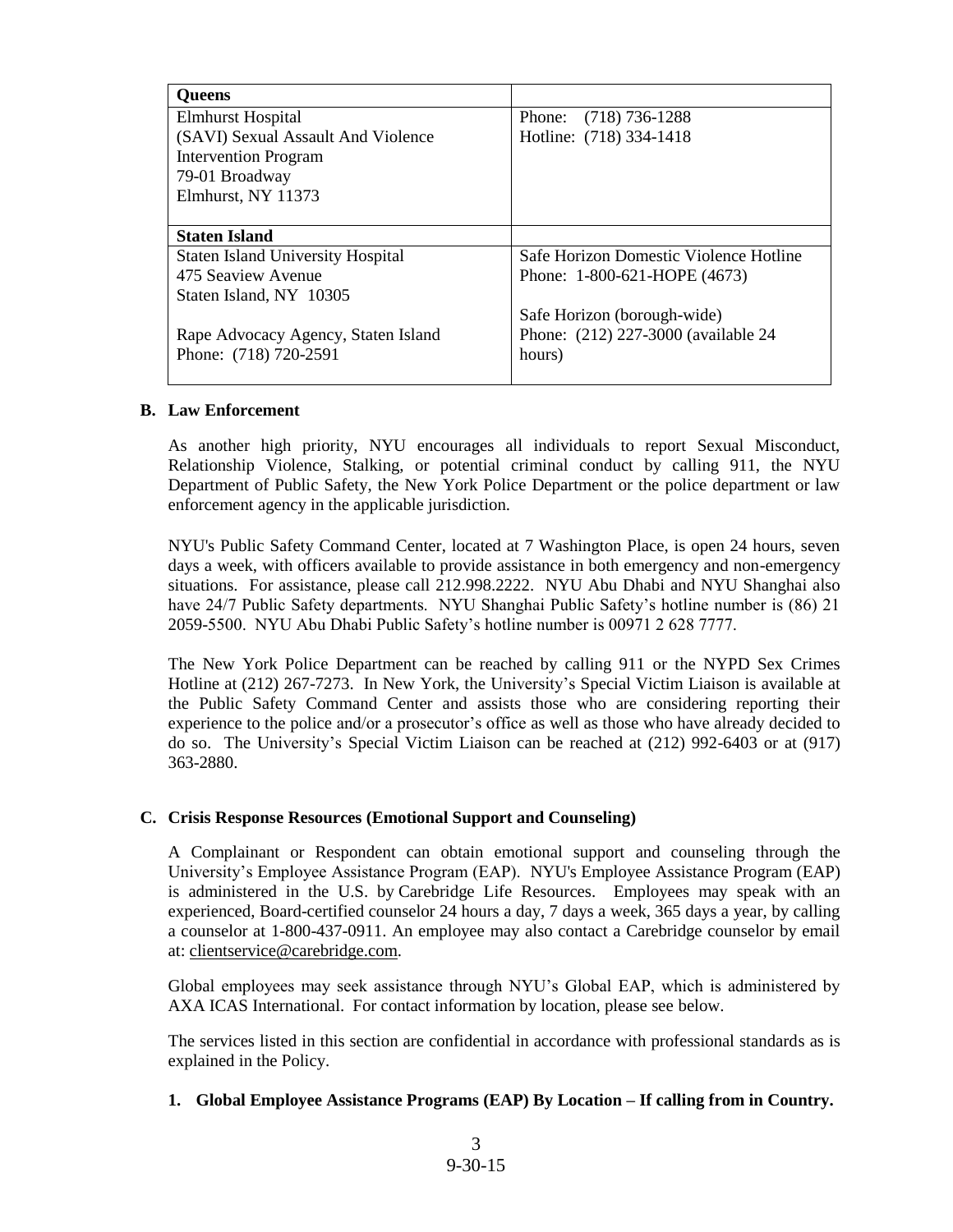| <b>Location</b>                                                                 | Language(s)                                                                                                                               | <b>Helpline Telephone</b><br>Number – In country.<br><b>Toll free.</b> |
|---------------------------------------------------------------------------------|-------------------------------------------------------------------------------------------------------------------------------------------|------------------------------------------------------------------------|
| Abu Dhabi                                                                       | Arabic / English                                                                                                                          | 800 044 0626                                                           |
| Accra                                                                           | Arabic / English                                                                                                                          | 800 044 0626                                                           |
| Berlin, Germany                                                                 | German / English                                                                                                                          | 0800 1800950                                                           |
| Buenos Aires, Argentina                                                         | Spanish / English                                                                                                                         | 0800 555 7 555                                                         |
| Florence, Italy                                                                 | Italian / English                                                                                                                         | 800 780 303                                                            |
| London, UK                                                                      | English                                                                                                                                   | 0800 072 7 072                                                         |
| Madrid, Spain                                                                   | Spanish / English                                                                                                                         | 900 71 33 20                                                           |
| Paris, France                                                                   | French / English                                                                                                                          | 0800 94 27 28                                                          |
| Prague, Czech Republic                                                          | Czech / English                                                                                                                           | 800 311 216                                                            |
| Sydney, Australia                                                               | English                                                                                                                                   | 1300 360 364                                                           |
| Shanghai, China                                                                 | Trad                                                                                                                                      | 800 810 6605/400                                                       |
|                                                                                 | Chinese / Simple<br>Chinese / English                                                                                                     | 650 6605                                                               |
| Tel Aviv, Israel                                                                | English                                                                                                                                   | 03 02 1693                                                             |
|                                                                                 |                                                                                                                                           |                                                                        |
| <b>ICASLifestyle Login</b><br>details for NYU<br>Username: nyu<br>Password: eap | Wellness Coaching is accessed through the helpline<br>number but can also be accessed by this email address:<br>askthecoach@icasworld.com |                                                                        |

**2. Global Employee Assistance Programs (EAP) By Location – If calling from out of the country.** 

| <b>Location</b>            | Language(s)               | <b>Helpline Telephone</b><br>Number $-$ if calling from<br>out of country |
|----------------------------|---------------------------|---------------------------------------------------------------------------|
| Abu Dhabi                  | Arabic / English          | 00 44 141 559 6459                                                        |
| Accra                      | Arabic / English          | 00 44 141 559 6459                                                        |
| Berlin, Germany            | German / English          | 00 41 44 878 30 28                                                        |
| Buenos Aires, Argentina    | Spanish / English         | 00 54 11 4788 5112                                                        |
| Florence, Italy            | Italian / English         | 00 41 44 878 30 28                                                        |
| London, UK                 | English                   | 00 44 141 559 6455                                                        |
| Madrid, Spain              | Spanish / English         | 00 34 91 376 8339                                                         |
| Paris, France              | French / English          | 00 33 1 730 166 67                                                        |
| Prague, Czech Republic     | Czech / English           | 00 420 722 540 227                                                        |
| Sydney, Australia          | English                   | 0061 2 82 95 2292                                                         |
| Shanghai, China            | Trad                      | 00 86 010 6518 6966                                                       |
|                            | Chinese / Simple          |                                                                           |
|                            | Chinese / English         |                                                                           |
| Tel Aviv, Israel           | English                   | 00972 3 902 1693                                                          |
|                            |                           |                                                                           |
| <b>ICASLifestyle Login</b> |                           | Wellness Coaching is accessed through the helpline                        |
| details for NYU            |                           | number but can also be accessed by this email address:                    |
|                            | askthecoach@icasworld.com |                                                                           |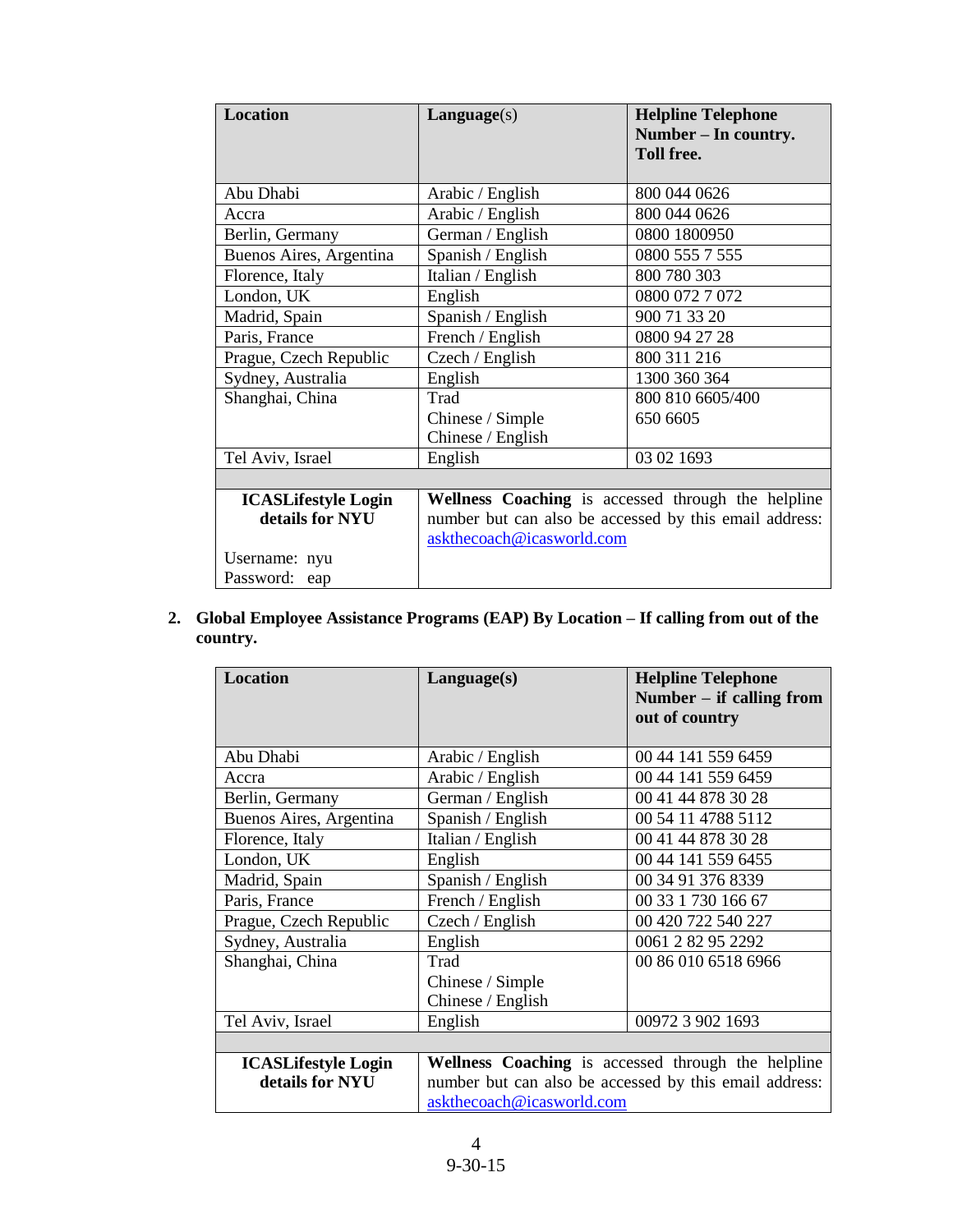| Username: nyu |  |
|---------------|--|
| Password: eap |  |

### **II. Reporting Options**

All individuals are encouraged to seek the support of on and off campus resources, regardless of when or where the incident occurred. Trained professionals can provide guidance in making decisions, information about available resources and procedural options, and assistance to both a Complainant and a Respondent.

The following NYU offices/departments are designated as Reporting Options for Employees seeking to make a report of Sexual Misconduct, Relationship Violence or Stalking:

| <b>Campus Resources &amp; Reporting Options</b>    |                            |
|----------------------------------------------------|----------------------------|
| Title IX Coordinator – Office of Equal Opportunity | $(212)$ 998-2352           |
| Department of Public Safety                        | $(212)$ 998-2222*          |
| Human Resource Officer for the Relevant School or  | Contact list available at: |
| Department                                         | http://www.nyu.edu/eo      |
|                                                    | *indicates 24-hour number  |

### **III. Orders of Protection**

An Order of Protection is a document issued by a public court which restricts a person from engaging in specified behaviors. For example, an Order of Protection can forbid a person from having any contact with the Complainant or his/her family or can require the person to stay away from the Complainant's home, place of employment, or school. An Order of Protection also can require an individual not to assault, threaten, harass, or stalk the Complainant.

**NYU Assistance**: Upon request, in New York, the NYU's Special Victims Liaison will accompany an Employee to the New York Police Department (NYPD), the Office of the District Attorney, Family Court or Family Justice Centers in Manhattan or Brooklyn. The Special Victims Liaison can assist an Employee in requesting an Order of Protection or a Temporary Restraining Order (TRO), but NYU cannot request an Order of Protection on behalf of a Complainant. While NYU is not responsible for the enforcement of an Order of Protection, which is issued by a court, it may take appropriate steps to separate the parties or take other action consistent with the Order of Protection. It is important to understand that while an Order of Protection places the other person on notice that he/she is not to engage in certain behaviors under the penalty of law, it is not a guarantee of a person's safety. If the individual against whom the Order of Protection has been issued violates the Order, the Complainant should immediately call 911 and report it to the police. That person may be subject to arrest and/or additional criminal charges for violating the order. When an Order of Protection has been received by NYU, a copy of the order will be given to the Complainant or Respondent upon his/her request. The Special Victims Liaison is available to answer questions about an Order of Protection, including but not limited to questions regarding the Respondent's responsibility to stay away from the Complainant and/or any other protected persons. NYU Public Safety officers are also available to assist in contacting local law enforcement in the event that an Order of Protection has been violated.

**Transferability**: Most Orders of Protection are afforded "Full Faith and Credit" in other states,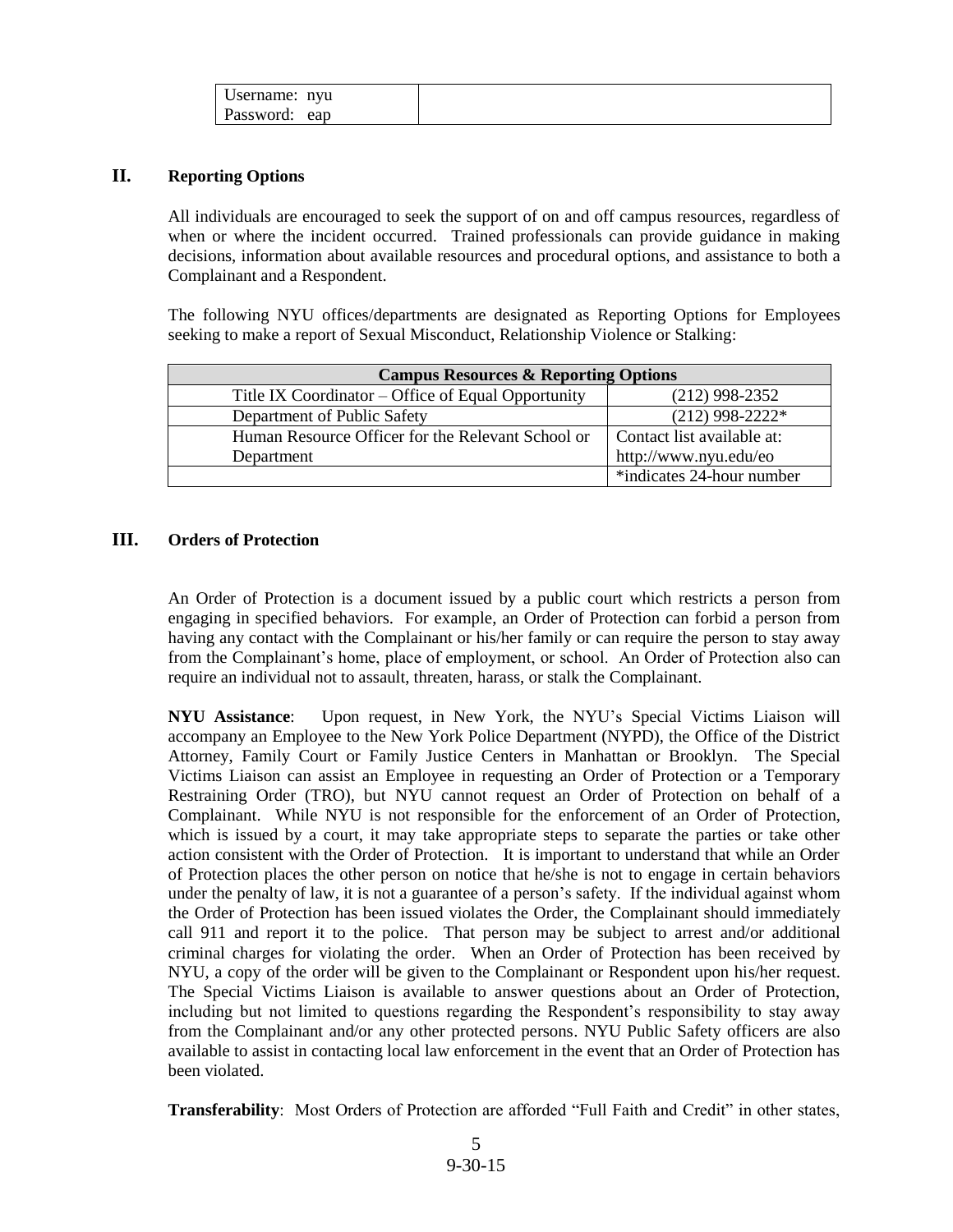which means that the order may be enforced wherever the person protected by the order goes. States typically require that the person protect by the order register the order in the new state to make it effective in that jurisdiction.

In **New York**, an Order of Protection can be requested in one of two venues: Criminal Court and Civil/Family Court.

- **a. Family/Civil Court**: Can issue an Order of Protection if the person seeking protection and the individual against whom the order is directed are:
	- legally married;
	- divorced:
	- related by blood;
	- have a child in common;
	- or have been in an intimate relationship  $*$

(\* An intimate relationship does not necessarily mean a sexual relationship, but is more than just a casual acquaintance. This can include people who are or have been dating, or living together, and includes heterosexual and same-sex couples.)

**b. Criminal Court:** In New York, a criminal court can issue an Order of Protection regardless of the relationship between the person seeking protection and the person from whom protection is sought. In order to obtain an Order of Protection in Criminal Court, the person against whom protection is sought must have been arrested and there must be a Criminal Court case pending against him or her. The District Attorney's Office will request an Order of Protection from the court on the Complainant's behalf.

In **Abu Dhabi, Shanghai and Other Global Sites**: The availability of, and process for obtaining, an Order of Protection varies by nation. In Abu Dhabi and Shanghai, Employees can contact their respective Public Safety Departments for information and assistance.

#### **IV. New York City Resources:**

In addition or as alternatives to NYU support services and reporting options, Employees may seek help from a number of community agencies, some of which have statutorily protected confidentiality.

| Resources with access to confidential counseling |                      |
|--------------------------------------------------|----------------------|
| NYC Gay and Lesbian Anti-Violence Project        | $(212)$ 714-1141 *   |
| Safe Horizon: Rape and Sexual Assault Hotline    | $(212)$ 227-3000 $*$ |
| Safe Horizon: NYC Domestic Violence Hotline      | $(800)$ 621-4673 *   |
| NYS Domestic and Sexual Violence Hotline         | $(800)$ 942-6906     |
| <b>Non-confidential resources</b>                |                      |
| NYC Alliance Against Sexual Assault              | $(212)$ 229-0345     |
| NYS Crime Victim's Board                         | $(718)$ 923-4325     |
| NYS Victim Information and Notification Everyday | $(888)$ VINE-4NY or  |
|                                                  | (888) 846-3469       |
|                                                  |                      |
| Bronx DA's Office                                | $(718) 590 - 2000$   |
| Brooklyn DA's Office                             | $(718)$ 250-2000     |